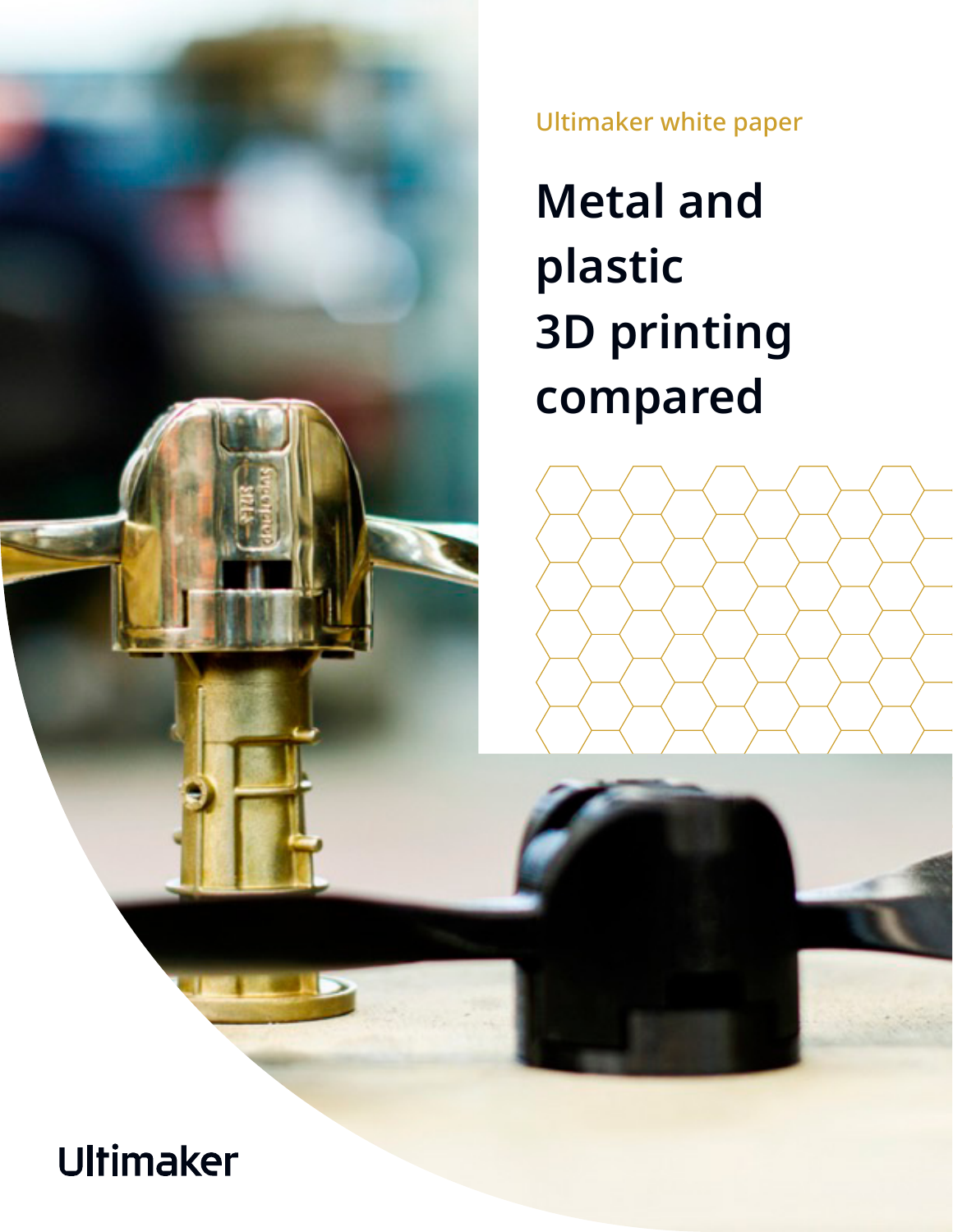## **Metal and plastic 3D printing compared**



## **Contents**

| <b>Introduction</b>                                    | $\mathbf{3}$ |
|--------------------------------------------------------|--------------|
| <b>Metal 3D printing technologies</b>                  | 4            |
| Initial investment cost comparison                     | 6            |
| Should you consider CNC machining?                     | 7            |
| <b>Technology comparison</b>                           | 8            |
| <b>Workflow comparison</b>                             | 11           |
| Application opportunities for plastic to replace metal | 12           |
| Metal vs. plastic 3D printing                          | 15           |



© Ultimaker BV 2019 EN 11/2019 v2.00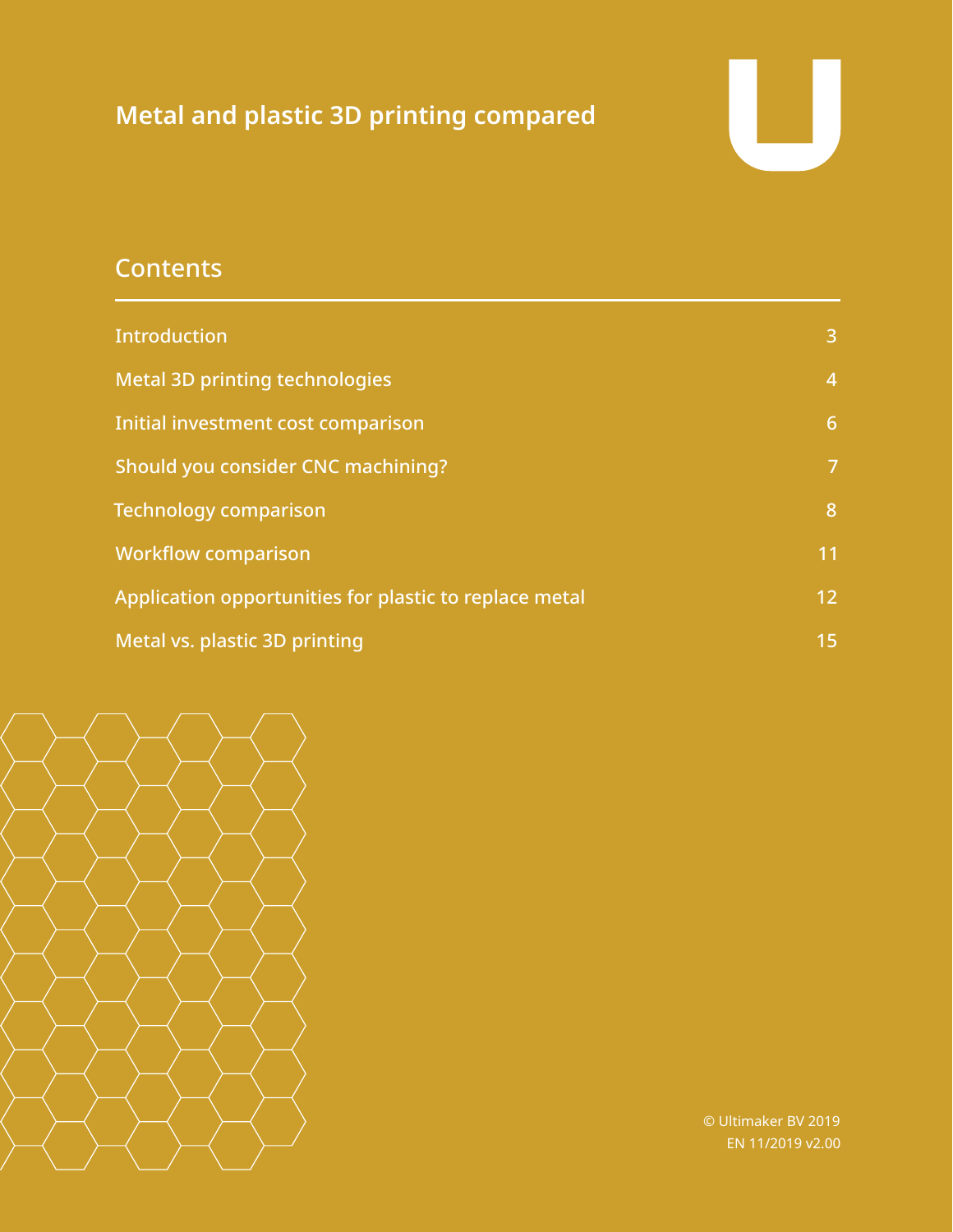# <span id="page-2-0"></span>**Introduction**

When comparing metal and plastic 3D printing, metal is sometimes considered to be stronger, more durable, and of higher quality than plastic. But this isn't always true. In many cases, a plastic 3D printed part can perform as well or better than a metal counterpart – and at a lower cost.

And while many choose to create metal parts by default, this can be overkill for some applications. It's therefore critical to carefully assess the mechanical properties that a part requires, and select the material that best matches these, while remaining cost-effective.

In this white paper, Ultimaker compares three common metal and plastic 3D printing technologies:

- Direct metal laser sintering (DMLS) metal 3D printing
- Bound metal deposition (BMD) metal 3D printing
- Fused filament fabrication (FFF) plastic 3D printing

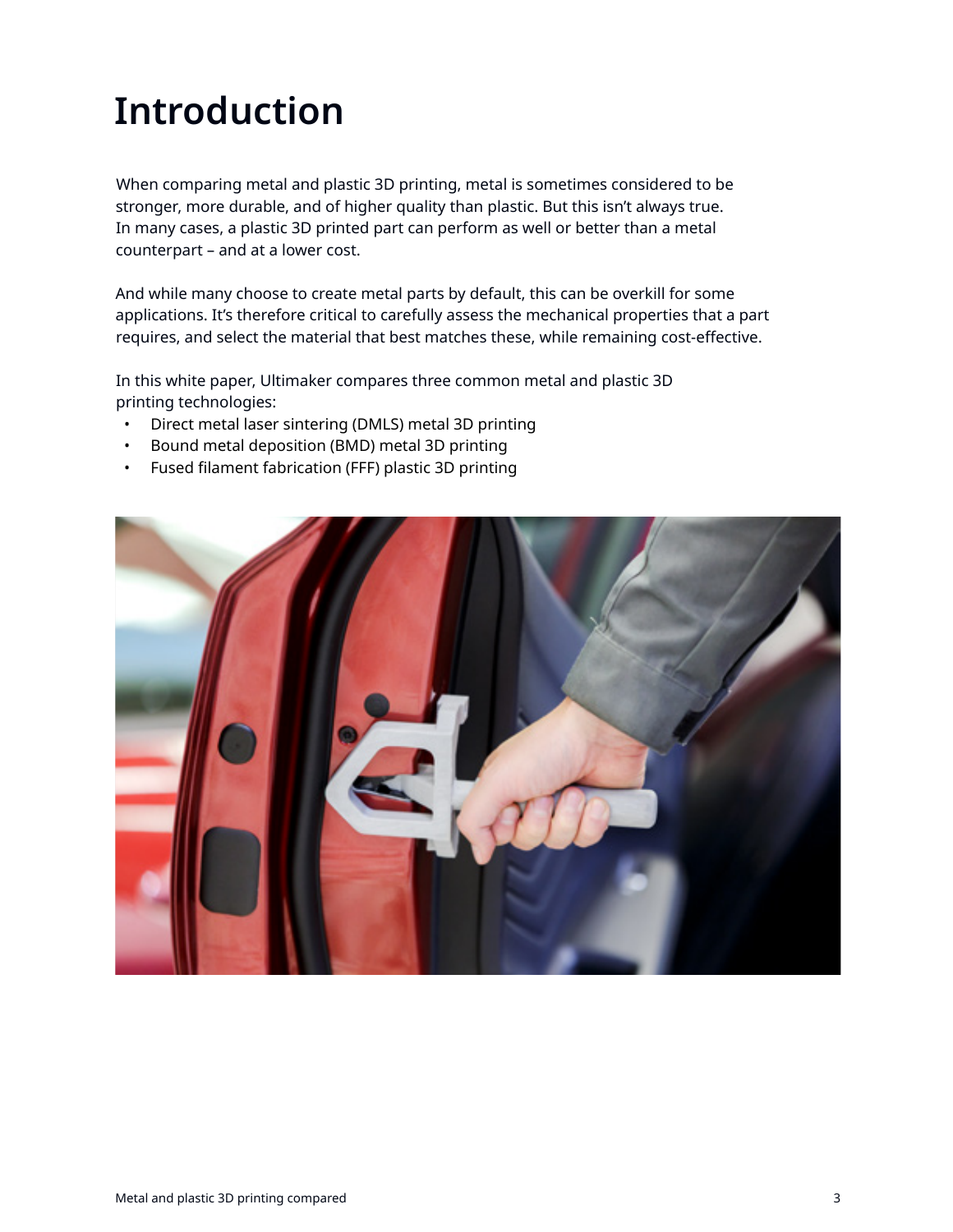# <span id="page-3-0"></span>**Metal 3D printing technologies**

There are various metal 3D printing technologies available, with multiple vendor-specific names and acronyms. To simplify matters, this white paper looks at two popular approaches: direct metal laser sintering (DMLS), and bound metal deposition (BMD).

## 1. Direct metal laser sintering (DMLS)

Sometimes called selective laser melting (SLM), this technology uses a laser to melt a shape into a bed of powdered metal. The bed is then lowered, and the shape covered with a fresh layer of powder. Metal parts are thus produced layer by layer. To avoid warping, all printed parts must be attached to the build plate via support structures.

After DMLS 3D printing, the part requires heat treatment to relieve residual stress. It is then removed from the build plate, using a wire electrical discharge machine (EDM).

Finishing requirements often include a combination of CNC milling, media blasting, belt sanding, and manual tooling.





*DMLS 3D printers use a powerful laser to build layers of melted metal powder*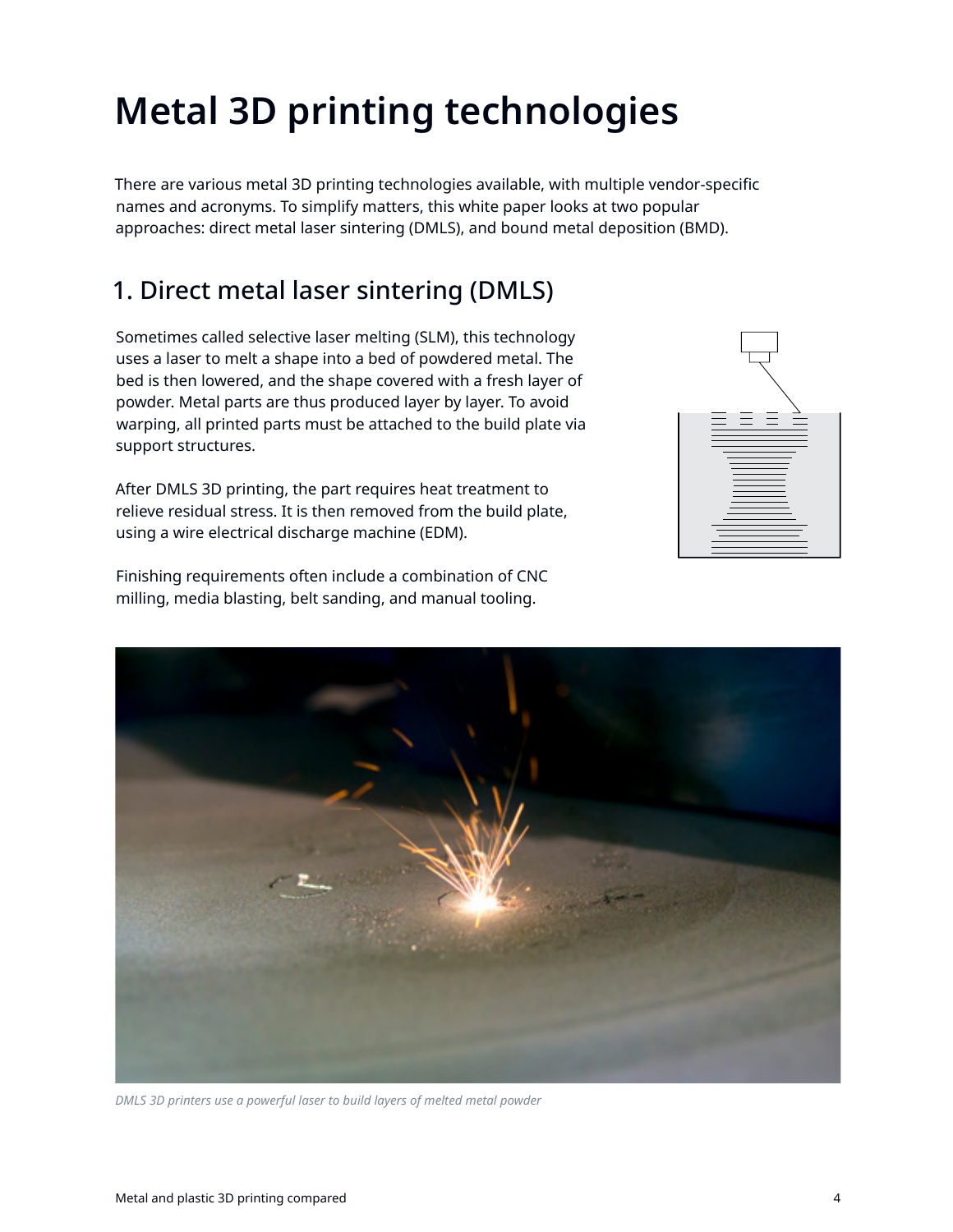## 2. Bound metal deposition (BMD)

Also known as metal material extrusion, this technology is similar to FFF printing.

Instead of using powder, BMD uses metal bound in rods of sacrificial wax or polymer. The mix behaves like a thermoplastic material, which can be melted and extruded through a nozzle. This creates a metal-polymer object – also known as a 'green part'.

After 3D printing, the unfinished part requires post-processing. It is washed, or 'debound', to remove the binder, then sintered in a furnace. This process fuses the material, leaving a finished metal part.





*BMD printers extrude metal-polymer rods in layers to form a 'green part', which must be debound and sintered*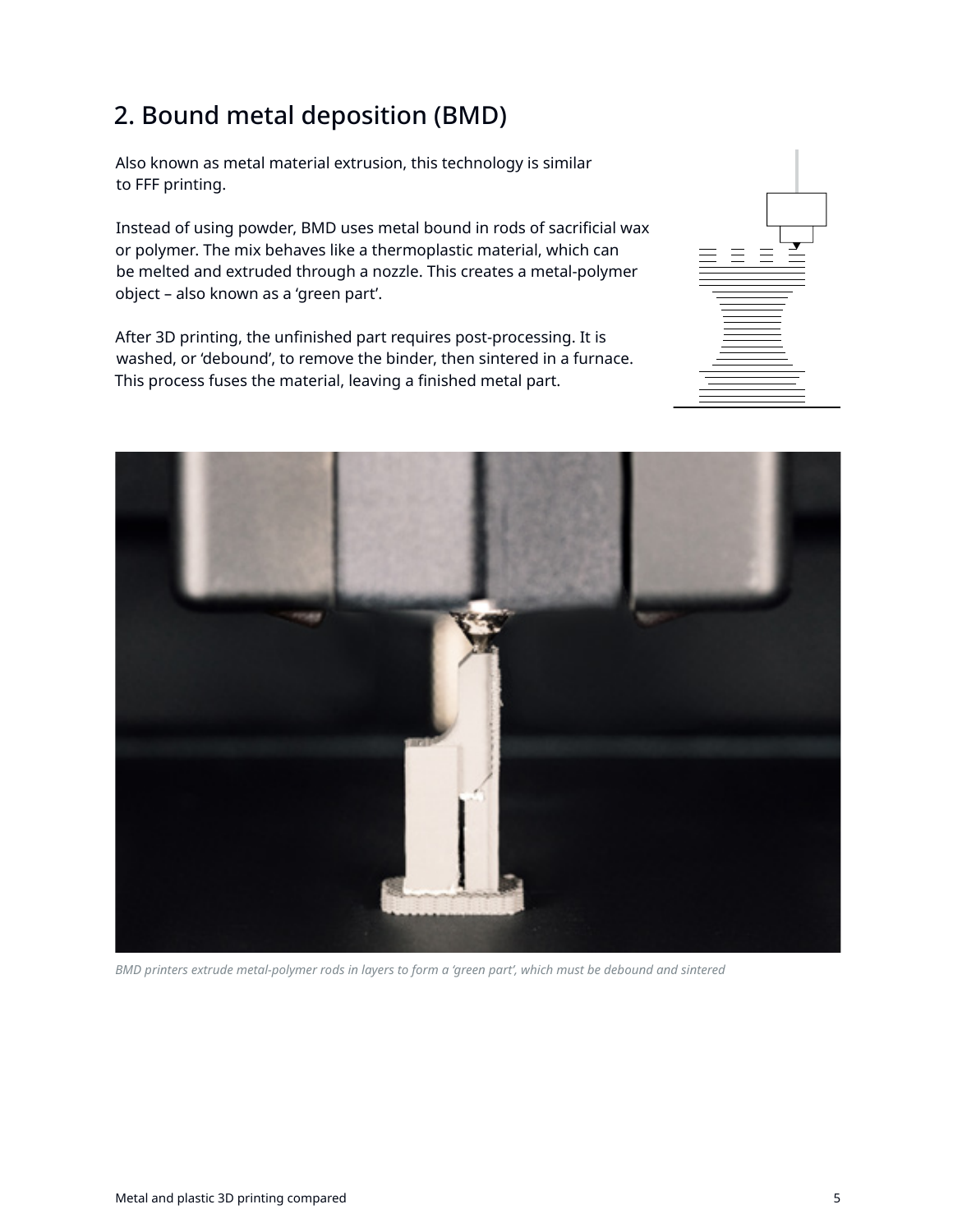# <span id="page-5-0"></span>**Initial investment cost comparison**

### This table compares the cost of owning DMLS and BMD 3D printers, with an [Ultimaker S5.](https://ultimaker.com/3d-printers/ultimaker-s5?utm_source=white-paper&utm_medium=pdf&utm_content=metal-vs-plastic)

Note: All prices accurate at the time of publication and subject to change.\*

|                                                                       | <b>DMLS</b>                                                                                                                                                                                                                                                       | <b>BMD</b>                                                                                                                     | FFF (Ultimaker S5)                                                                                            |
|-----------------------------------------------------------------------|-------------------------------------------------------------------------------------------------------------------------------------------------------------------------------------------------------------------------------------------------------------------|--------------------------------------------------------------------------------------------------------------------------------|---------------------------------------------------------------------------------------------------------------|
| 3D printer cost                                                       | \$550,000 (€493,000)                                                                                                                                                                                                                                              | \$49,900 (€50,000)                                                                                                             | \$5,995 (€5,500)                                                                                              |
| Other required and<br>optional equipment                              | • Heat treatment furnace \$17,000<br>(E15, 200)<br>• Wire EDM \$50,000 (€45,000)<br>• 5-axis CNC machine \$120,000<br>(E108,000)<br>• Optional media blast cabinet<br>\$10,000 (€9,000)                                                                           | • Debinder \$9,000 (€10,000)<br>• Furnace \$59,900 (€60,000)                                                                   | • Optional reinforced<br>print core \$295 (€295)<br>• Optional manual<br>post-processing tools<br>\$100 (€89) |
| Contracted service<br>program cost                                    | • Installation and training<br>included in purchase price<br>• \$20,000 (€18,000) maintenance<br>per year                                                                                                                                                         | $\cdot$ \$5,000 (€5,000) installation and<br>training                                                                          | • Not required                                                                                                |
| Most affordable material<br>cost per unit                             | • From \$110 (€100) per kg (75 kg<br>required to fill powder bin)                                                                                                                                                                                                 | • From \$425 ( $\epsilon$ 376) per cartridge                                                                                   | • From \$49 ( $€33$ ) per 750g spool                                                                          |
| Other equipment and<br>consumables                                    | • Build plates, from \$200 ( $€178$ )<br>• \$500 (€448) for rakes and filters<br>• House argon or nitrogen                                                                                                                                                        | • Consumable start kit \$7,000<br>(€7,000) - includes media, gas,<br>debinder fluid, furnace effluent<br>filters, build plates | None required                                                                                                 |
| Software cost                                                         | • \$20,000 (€18,000) per license<br>\$30,000 (€27,000) for additional<br>material settings (optional)<br>• \$80,000 (€72,000) product<br>lifecycle management software<br>(optional)<br>\$20,000 (€18,000) enterprise<br>resource planning software<br>(optional) | \$550 (€500) per year                                                                                                          | • Free (Ultimaker Cura)                                                                                       |
| Total investment cost<br>(excluding materials and<br>optional extras) | \$777,700 (€697,826)                                                                                                                                                                                                                                              | \$131,350 (€132,500)                                                                                                           | \$5,995 (€5,500)                                                                                              |

*\* While most price conversions are calculated using currency exchange rates, some are based on regional MRP.*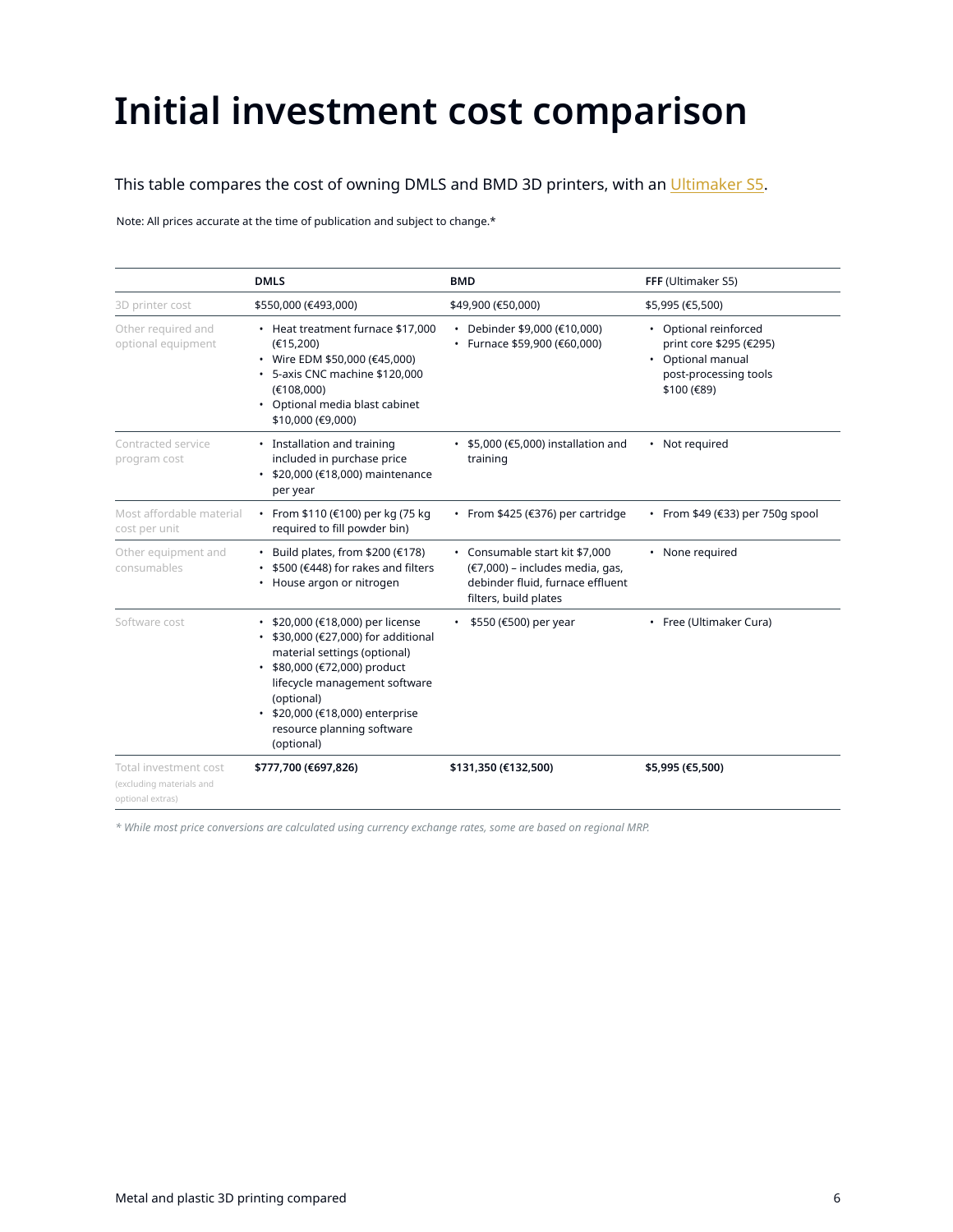# <span id="page-6-0"></span>**Should you consider CNC machining?**

Why is computer numerical control (CNC) machining relevant to this discussion? Because if you can afford to own an in-house metal 3D printer, you can afford a CNC-milling machine.

CNC machining remains a cost-effective way to produce metal prototypes, but requires designing for subtractive manufacturing. This has two main limitations: tool shape and tool access.

To reduce the time and cost of CNC machining, wall thickness, cavity depth, internal corner radius, and hole diameter must be considered. Internal geometries are limited to T-slot or dovetail shapes at specific angles. Small cavities and holes are limited to a 2.5 mm (0.1 inch) diameter.

If your part fits within these parameters, CNC machining can be cheaper and faster than metal 3D printing. CNC-machined parts also retain the blank metal's isotropic properties and can be made with higher accuracy: up to ±0.025 mm, compared to the ±0.100 mm of DMLS.

But to compete with the design freedom that metal 3D printing provides, a 5-axis CNC machine is required. Prices start at around \$120,000 (€100,000).



*CNC machines can be cheaper than metal 3D printers, but limit geometric freedom*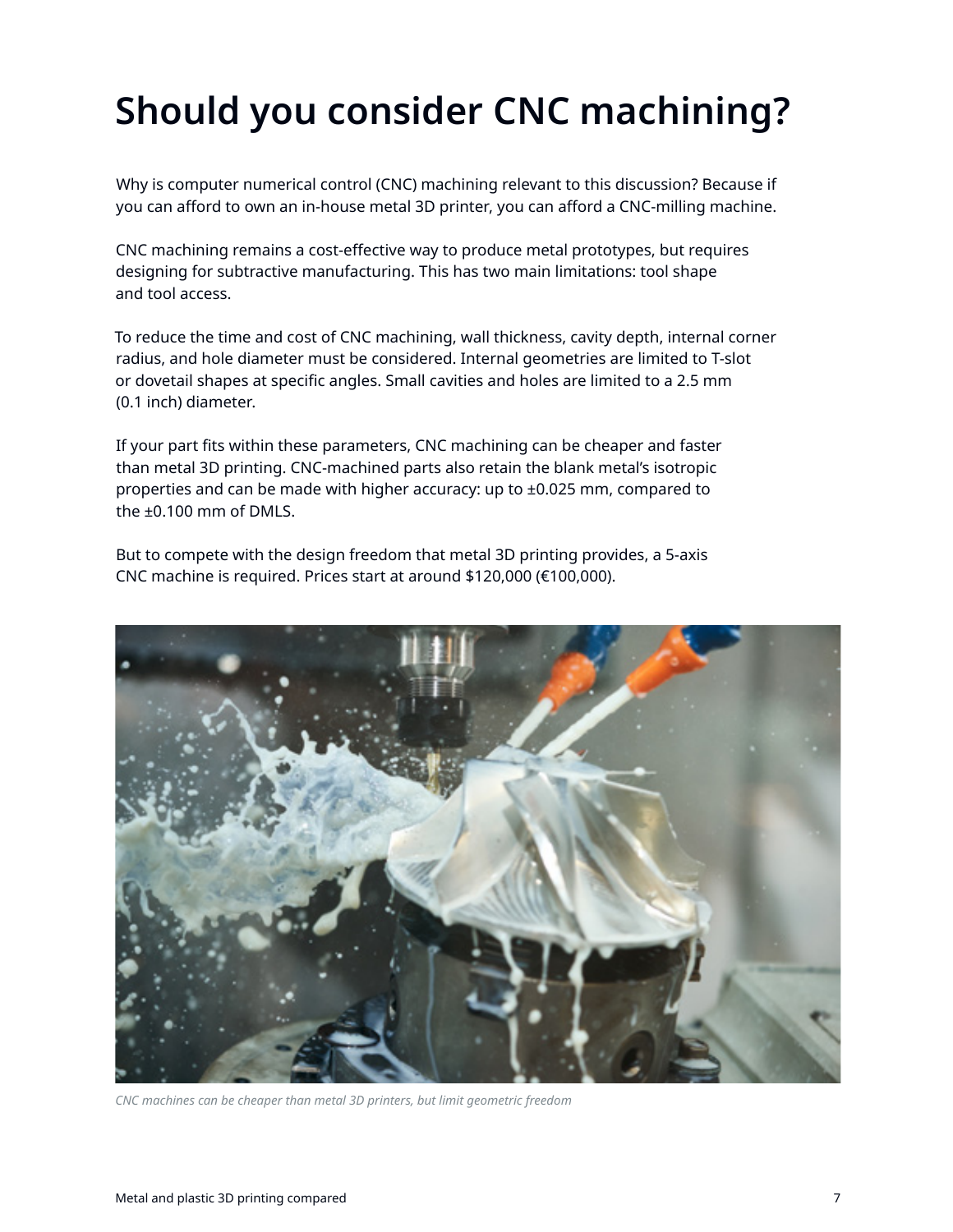# <span id="page-7-0"></span>**Technology comparison**

Each 3D printing technology has its own strengths and weaknesses, so is suitable for different manufacturing applications. Here are the advantages and challenges found in each system:

#### **Direct Metal Laser Sintering (DMLS)**

| Advantages                                                                                                                                                                                                                                                                 | Challenges                                                                                                                                                                                                                                                                                                                                                                                                                                                                                                                                                                                                                                                                                                                                                           |
|----------------------------------------------------------------------------------------------------------------------------------------------------------------------------------------------------------------------------------------------------------------------------|----------------------------------------------------------------------------------------------------------------------------------------------------------------------------------------------------------------------------------------------------------------------------------------------------------------------------------------------------------------------------------------------------------------------------------------------------------------------------------------------------------------------------------------------------------------------------------------------------------------------------------------------------------------------------------------------------------------------------------------------------------------------|
| • Geometric complexity carries no extra cost<br>• Allows the creation of stiff and lightweight parts<br>• Repeatable and consistent results<br>• Highest metal density in metal 3D printing<br>• More in-depth process simulation and reporting than other<br>technologies | Metal powder is volatile and requires an oxygen-free build<br>chamber<br>• Higher cost-per-part than traditional manufacturing<br>Post-processing can take up to 50% of the fabrication time.<br>This includes heat treatment (annealing), cutting from build<br>plate, unsintered powder removal, and surface treatment<br>• Slow printing process<br>Some part geometry angles must be avoided to avoid<br>collision with the recoating arm<br>Struggles to print fully enclosed hollow parts as powder<br>must drain<br>• Expensive to remake a failed print<br>• Parts are welded to build plate due to residual stress<br>Changing materials requires decontamination with a wet<br>separator vacuum<br>• Recommended to use one machine per metal alloy family |

### **Bound Metal Deposition (BMD)**

| Advantages                                                                                                                                                                                                                                                       | Challenges                                                                                                                                                                                                                                                                                                                                                                        |
|------------------------------------------------------------------------------------------------------------------------------------------------------------------------------------------------------------------------------------------------------------------|-----------------------------------------------------------------------------------------------------------------------------------------------------------------------------------------------------------------------------------------------------------------------------------------------------------------------------------------------------------------------------------|
| • Geometric complexity carries no extra cost<br>• No safety concerns with volatile metal powder<br>• Faster than DMLS<br>• Non-metal interface layers allow for easier post-processing<br>• No residual stress on printed or sintered parts<br>• Office-friendly | • Less strength and density than DMLS<br>• Requires extra post-processing, such as washing, drying,<br>sintering, and surface treatment<br>When sintered, parts shrink by roughly 20%, requiring<br>software scaling<br>• Green parts are fragile (similar density to a crayon)<br>• Changing materials requires separate material feed trays,<br>print heads, and nozzle brushes |

### **Fused Filament Fabrication (FFF)**

| Advantages                                                                                                                                                                                                                                                                                                                                      | Challenges                                                                                                                                                                                                                                                                            |
|-------------------------------------------------------------------------------------------------------------------------------------------------------------------------------------------------------------------------------------------------------------------------------------------------------------------------------------------------|---------------------------------------------------------------------------------------------------------------------------------------------------------------------------------------------------------------------------------------------------------------------------------------|
| • Geometric complexity carries no extra cost<br>• Minimal post-processing<br>• Scalable due to affordable hardware<br>• Plug-and-play operation<br>• Requires no dangerous chemicals<br>• Use of water-soluble supports for geometric design freedom<br>• Open material systems that match injection molding<br>portfolios<br>• Office-friendly | Most thermoplastic properties are more limited than metal<br>Manual post-processing required for some prints<br>• Print orientation important due to inter-layer anisotropic<br>mechanical properties<br>Software does not have the same print simulation features<br>as DMLS systems |

### **CNC machining**

| Advantages                                                                                                                                                                                                                                                                                     | Challenges                                                                                                                                                                                                                                                                                           |
|------------------------------------------------------------------------------------------------------------------------------------------------------------------------------------------------------------------------------------------------------------------------------------------------|------------------------------------------------------------------------------------------------------------------------------------------------------------------------------------------------------------------------------------------------------------------------------------------------------|
| • Larger milling area than additive build volumes<br>• Tight tolerances (up to ±0.025 mm or<br>$\cdot$ ±0.001 inch)<br>• Parts have fully isotropic physical properties<br>• Most materials can be machined<br>• Fast process when part geometry is optimized for<br>subtractive manufacturing | • Geometric complexity takes longer and costs more<br>• Results in wasted material<br>· Some internal geometries are impossible<br>• Parts cannot be light-weighted with reduced infill<br>• Noisy and messy compared to 3D printing<br>• Geometric features are limited to specific tool geometries |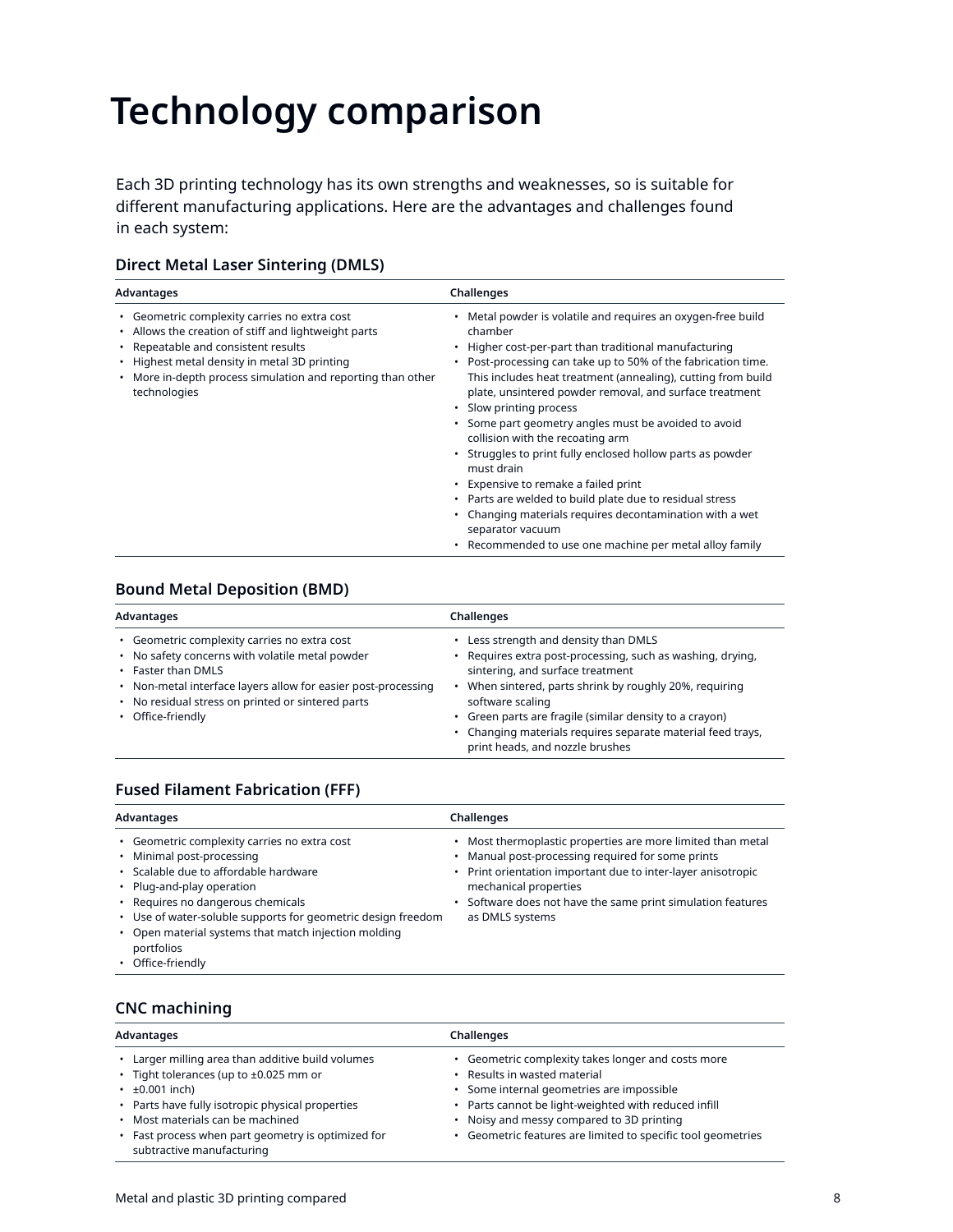| Below is a comparison of each manufacturing system's key features: |  |
|--------------------------------------------------------------------|--|
|--------------------------------------------------------------------|--|

|                                      | DMLS / SLM                                                                                                                                                                                                                                                                                           | <b>BMD</b>                                                                                                  | FFF                                                                                                                       | <b>CNC</b>                                                                                                                                                                              |
|--------------------------------------|------------------------------------------------------------------------------------------------------------------------------------------------------------------------------------------------------------------------------------------------------------------------------------------------------|-------------------------------------------------------------------------------------------------------------|---------------------------------------------------------------------------------------------------------------------------|-----------------------------------------------------------------------------------------------------------------------------------------------------------------------------------------|
| Usable build volume                  | 250 x 250 x 325 mm<br>$(9.85 \times 9.85 \times 12.8 \text{ in})$                                                                                                                                                                                                                                    | 254 x 170 x 170 mm<br>$(10 \times 6.7 \times 6.7)$ in)                                                      | 330 x 240 x 300 mm<br>$(13 \times 9.5 \times 11.8)$ in)                                                                   | 2,000 x 800 x 100 mm<br>(78 x 32 x 40 in)                                                                                                                                               |
| Typical build speed                  | $\sim$ 2.0 mm <sup>3</sup> /s (depending<br>on powder recoating<br>speed)                                                                                                                                                                                                                            | Up to 4.4 $mm3/s$                                                                                           | Up to 24 mm <sup>3</sup> /s                                                                                               | Too many variables<br>to compare (material<br>machinability, tool<br>velocity, cut continuity,<br>tool and block vectoring)                                                             |
| Materials                            | Various, including<br>grades of stainless steel, PH (other stainless<br>aluminum, titanium<br>Ti64, Inconel, bronze,<br>copper, precious metals                                                                                                                                                      | Stainless steel 17-4<br>steel grades, titanium,<br>and Inconel are in<br>development as MIM<br>alloy ports) | Various engineering<br>grade polymer<br>filaments, including<br>glass and carbon<br>fiber reinforced, and<br>metal-filled | Nearly all engineering<br>materials, machined<br>from a blank block                                                                                                                     |
| Material system type                 | Closed material system                                                                                                                                                                                                                                                                               | Closed material system                                                                                      | Open material system<br>(2.85 mm thermoplastic<br>filament)                                                               | Not applicable                                                                                                                                                                          |
| Additional facilities /<br>equipment | Floor space, ventilation,<br>inert house gas supply<br>(nitrogen or argon),<br>oxygen sensor, HAZMAT furnace<br>for unused powder<br>disposal, wet vacuum,<br>dry powder (class D) fire<br>extinguishers, personal<br>protective clothing<br>(including respirator),<br>flammable storage<br>cabinet | Floor space, optional<br>external / house gas<br>connection for sinter                                      | Optional ventilation                                                                                                      | Floor space, storage for<br>blank material, coolant<br>supply, flammable<br>oily waste disposal,<br>safety gauntlets, chip<br>scoop, refractometer<br>for measuring coolant<br>solution |
| Training                             | Five days for three<br>operators, learning one<br>material                                                                                                                                                                                                                                           | One training day                                                                                            | Recommended:<br>30 minutes to three<br>hours                                                                              | Two days for two<br>operators                                                                                                                                                           |
| Applications                         | High-end functional<br>prototyping,<br>low-volume end-use<br>parts, customized<br>products, spare parts                                                                                                                                                                                              | Functional prototyping,<br>low-volume end-use<br>parts, customized<br>products, spare parts                 | Rapid prototyping,<br>functional prototypes,<br>low-volume production,<br>spare parts, metal<br>casting mold cores        | Functional prototyping,<br>low to mid-volume<br>end-use parts,<br>customized products,<br>spare parts<br>with simple geometries                                                         |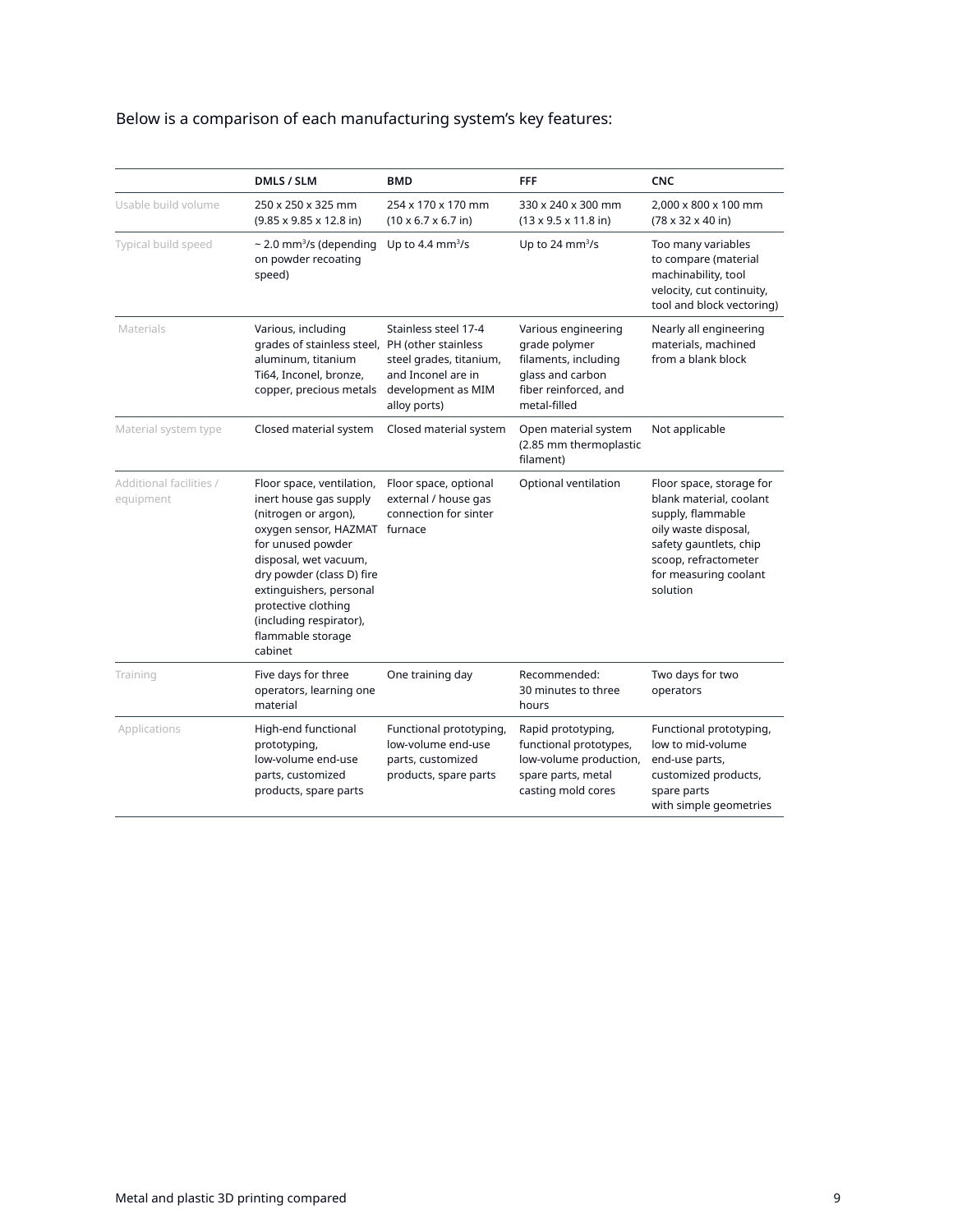## <span id="page-9-0"></span>**Workflow comparison**

Please note that the times shown below are estimates that assume the same part size and part geometry across the three technologies. They represent the various production processes required by each system, accounting for the difficulty of post-processing metal compared to plastic.

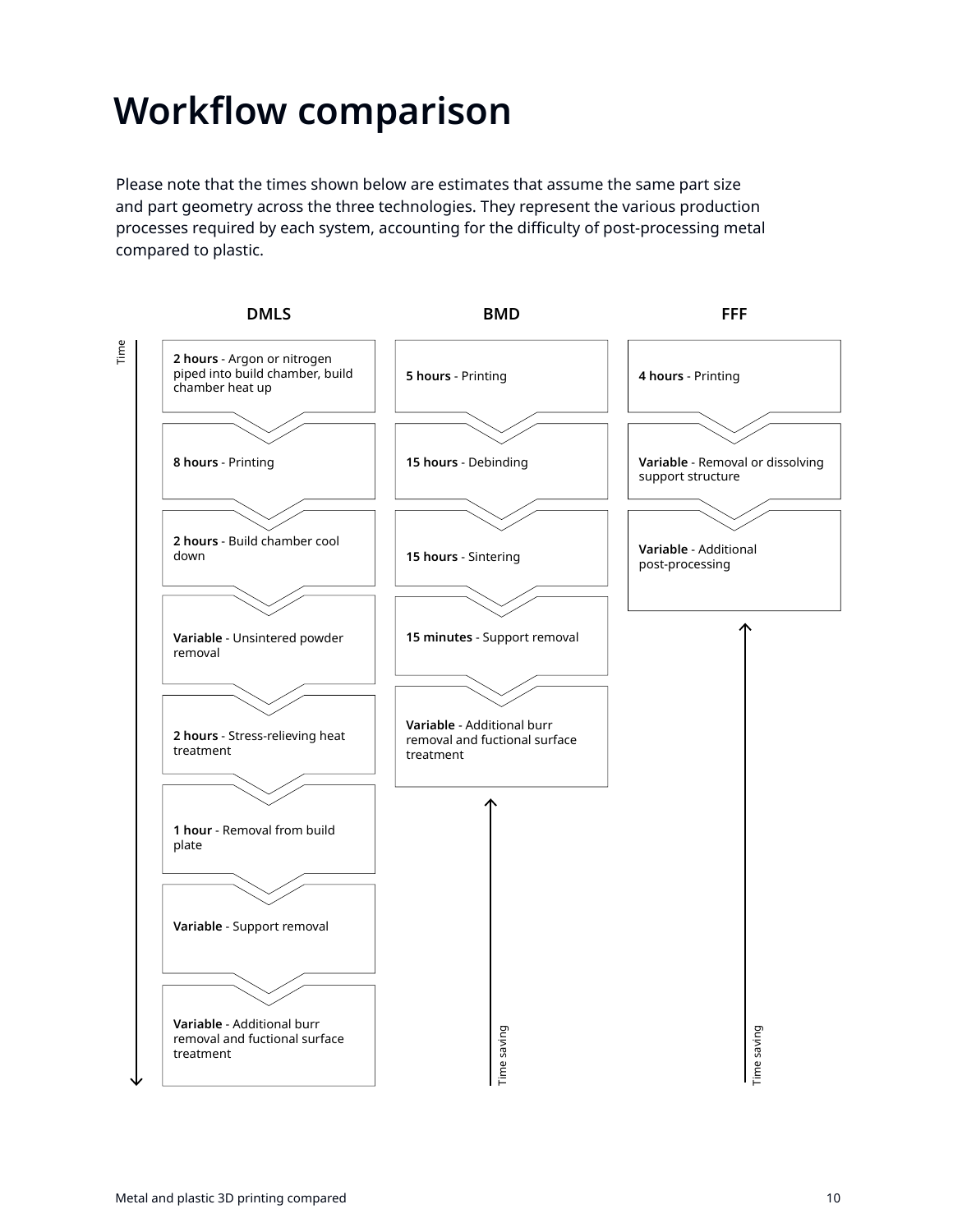## <span id="page-10-0"></span>**Application opportunities where plastic can replace metal**

Given the cost of creating metal parts, there are opportunities for 3D printed plastic parts to replace metal ones. This is particularly true with advances in material science and affordability. We see this in applications where plastic parts offer a cheaper, lighter, and more ergonomic alternative to metal.

Below are four key material properties where thermoplastic filament could outperform metal. For each of these properties, we suggest an advanced polymer filament from a leading materials company. Each material has a preconfigured print profile downloadable from Ultimaker Cura, which takes the guesswork out of 3D printing these filaments using Ultimaker machines.

### Heat resistance and flame retardancy

While commonly 3D printed metals like stainless steel and aluminum can withstand temperatures up to 400 °C, they also conduct heat, making them unsuitable for many applications. The following polymer filaments perform well for heat-resistant applications:

**DSM Arnitel ID 2060 HT** is the first high-temperature copolyester thermoplastic on the market. It has excellent heat resistance: up to 175 °C for 1,000 hours and 190 °C for 500 hours. Applications include air-fuel management systems, engine shields, covers, gaskets, and automotive seals. Due to this high performance, it can also provide a viable aluminum or rubber replacement for light-weighting applications under the hood.

**Clariant PA6/66 GF 20 FR** filament is a semi-crystalline thermoplastic, reinforced with glass fiber. It achieves UL 94 V-0 flammability standards and outstanding wear resistance. Combined with the flame retardant Exolit<sup>®</sup>, it will extinguish a flame in less than ten seconds, rather than remain ignited. It also has reduced thermo-oxidative degradation, meaning its polymer bonds are slower to lose their mechanical properties when exposed to heat. These properties make it suitable for functional end-use parts and prototypes.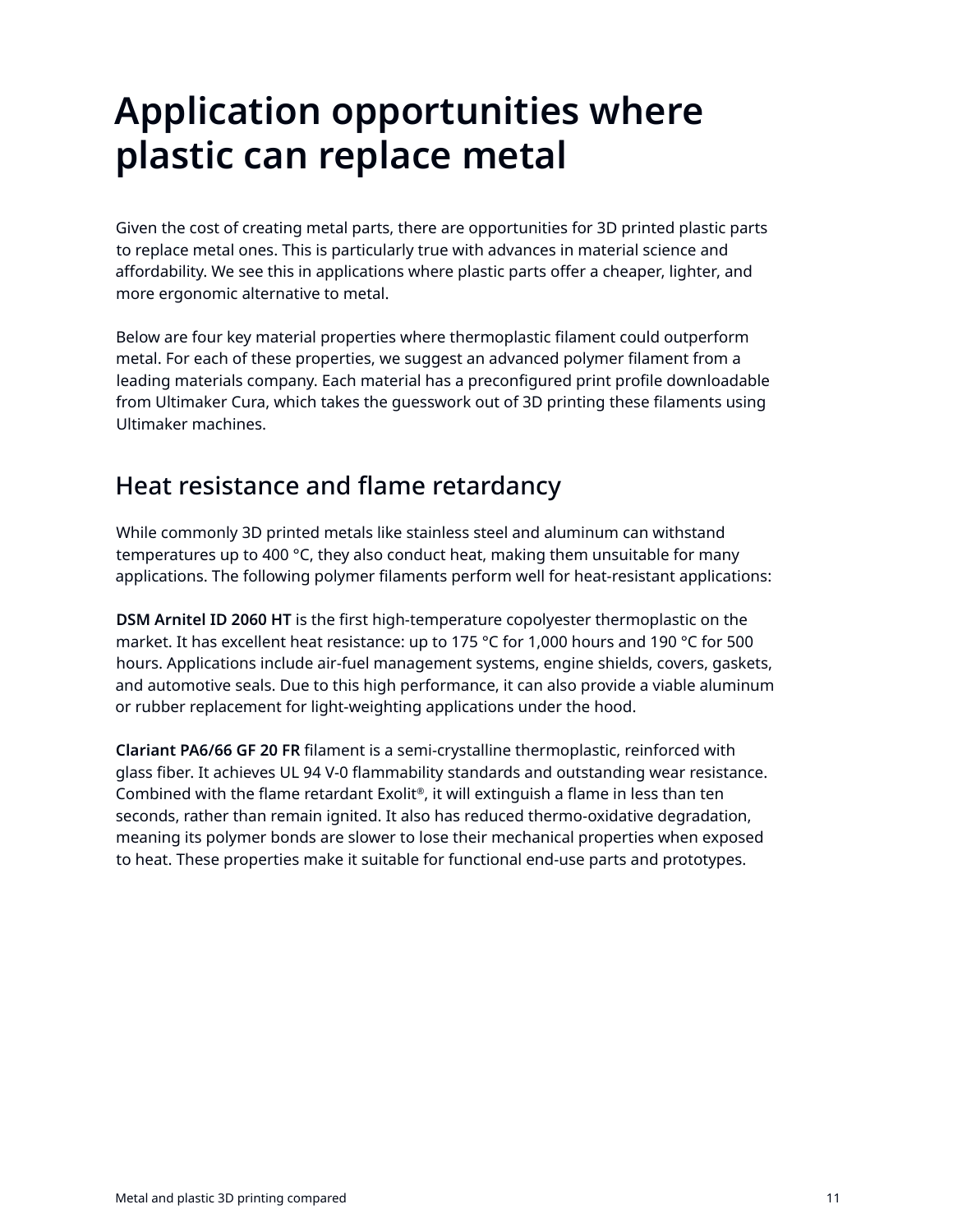### Chemical and corrosion resistance

Stainless steel 17-4 PH is known for its corrosion resistance. But depending on the specific chemicals your part will be exposed to, some thermoplastic filaments have excellent chemical resistance built in.

**Arkema FluorX** is made from Kynar® PVDF (polyvinylidene fluoride). It is chemical resistant to automotive fluids (oil, gas, and lubricants), fully halogenated hydrocarbons, alcohols, acids, and bases. It is also heat resistant, retaining its form up to a continuous 150 °C.

**DuPont Zytel® 3D12G30FL BK309** is a specialty nylon that is able to resist most solvents, cleaning agents, automotive fluids, and fuels at room temperature. Reinforced with 30% glass fiber, it exhibits similar mechanical and chemical properties to well-known injection molding grades.

### Wear resistance

When a low-friction coefficient is important, polymers often outperform metal. Metalto-metal contact requires lubrication to reduce friction and wear. For applications that necessitate dry or low-lubrication conditions, self-lubricating polymers can increase the service life of components and reduce maintenance frequency. Such applications include plain bearings, toothed wheels, gears, piston rings, and seals.

**Igus Iglidur l180-PF** is a self-lubricating filament that's up to 50 times more wear resistant than other polymers. This means it is suited to applications that demand low friction and high abrasion resistance, such as lubrication-free bearings, moving assemblies, and complex wear parts, jigs, and fixtures.



*Old and new: For many applications, 3D printed plastics can provide a more affordable alternative to metal*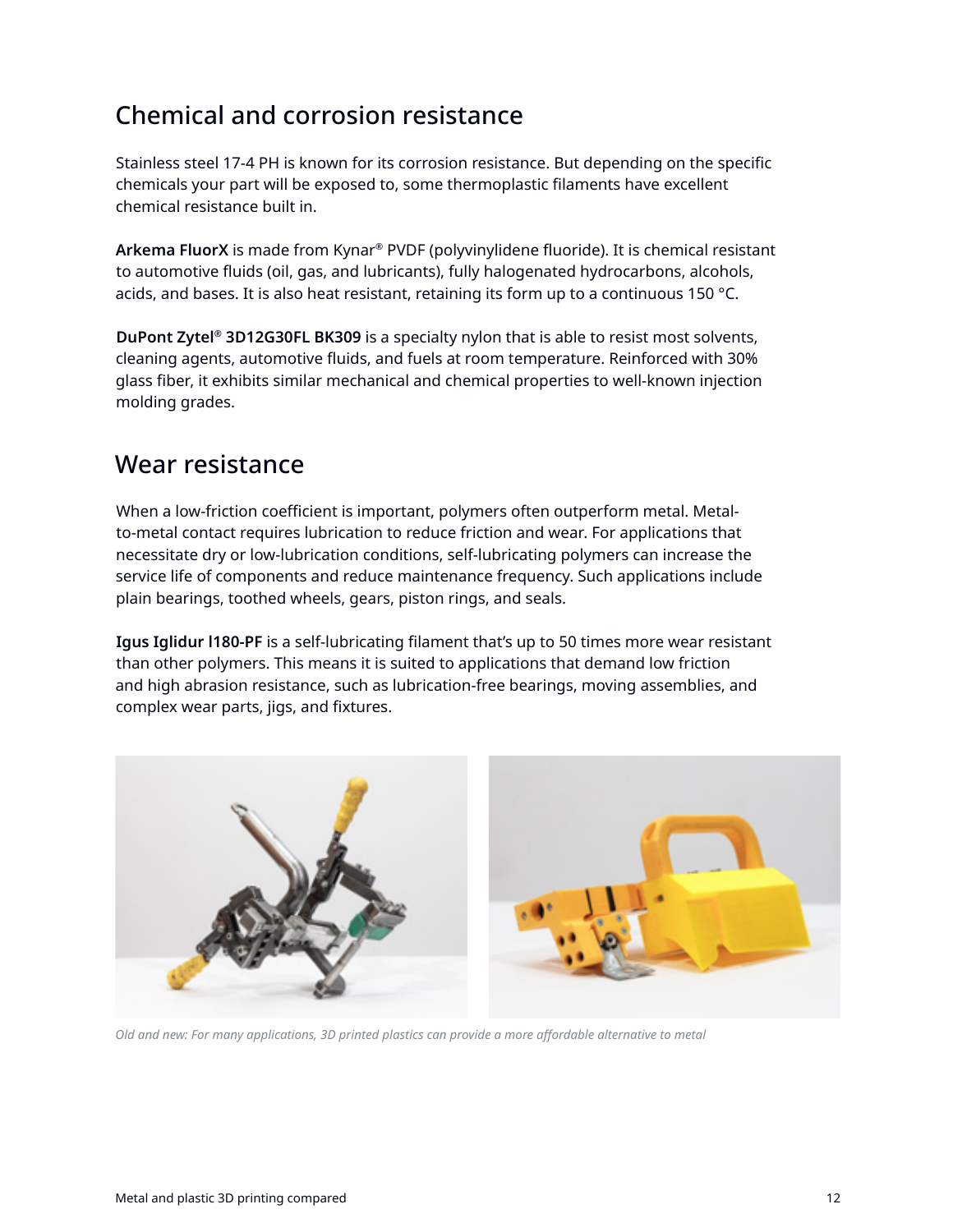## Strength and stiffness

If tensile strength is a critical property for load-bearing parts, your default material choice may be stainless or tool steel. However, polymers reinforced with either glass or carbon fiber enable plastic 3D printed parts to offer a low-cost and light-weight alternative, with good strength and stiffness.

**XSTRAND™ GF30-PA6** from Owens Corning is an FFF-compatible filament strengthened by 30% glass fiber. It is an excellent all-rounder, providing high tensile and flexural strength at yield, a wide operational temperature (-20  $\degree$ C to 120  $\degree$ C), and good chemical and UV resistance.

**DSM Novamid® ID1030 CF10** is a 10% carbon fiber reinforced polyamide. It can be used to 3D print durable parts with good mechanical properties, close to what is usually only achievable by injection molding. It is suitable for applications including under-the-hood brackets, structural jigs and fixtures, and high-performance structural parts.

### 3D print metal with FFF

**Ultrafuse 316LX from BASF** is a metal-polymer filament that offers an easy and low investment entry into metal 3D printing. Compatible with 3D printers with an open material system, the filament is a metal-polymer composite comprising austenitic stainless-steel type 316L powder. Tailored to existing, MIM industry standard catalytic debinding and sintering, it produces high-quality final metal parts. Possible applications include tooling, jigs and fixtures, functional components, and small-batch parts.



*This gripper demonstrates a light-weighted application unlocked by BASF Ultrafuse 316LX, using FFF technology*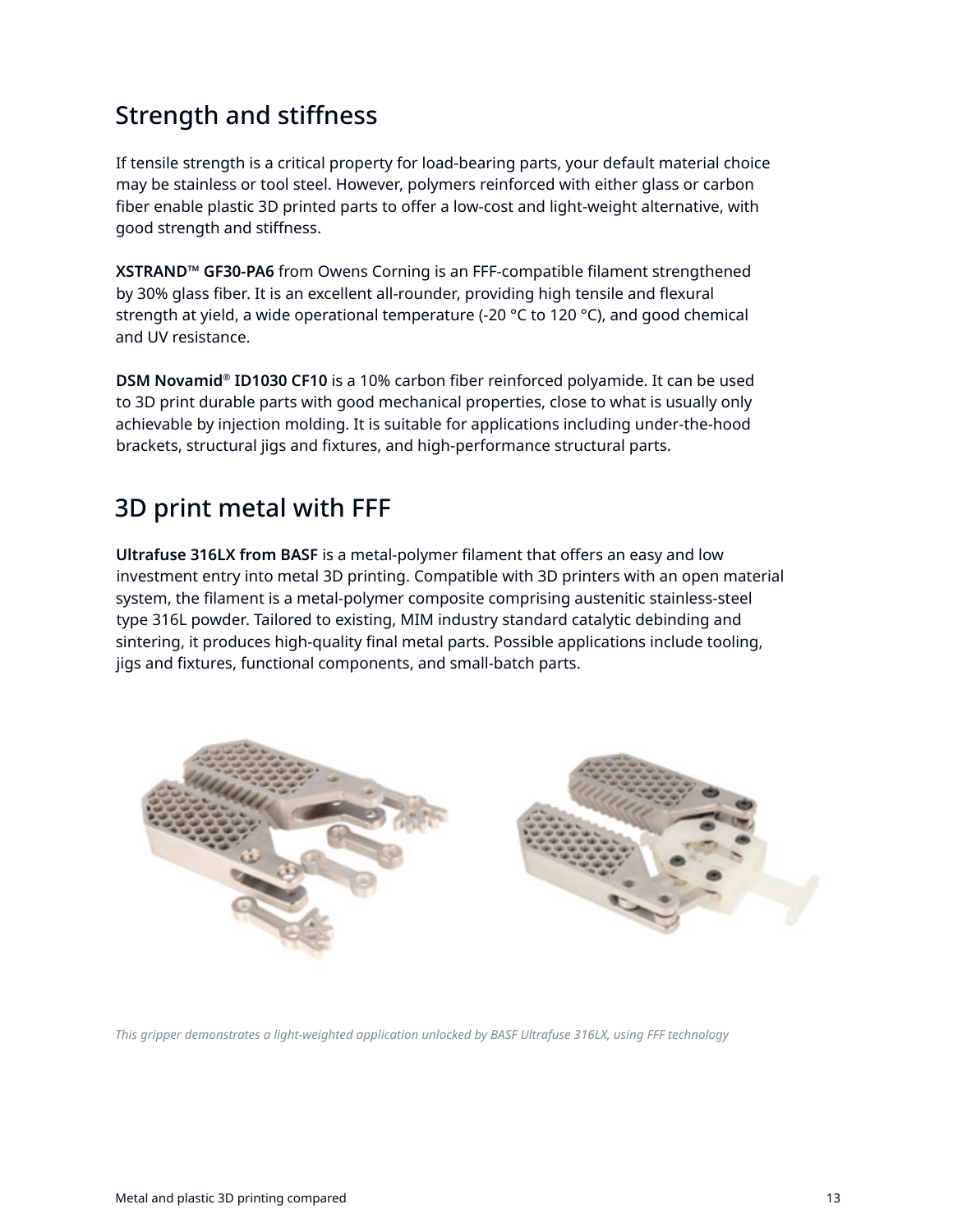# <span id="page-13-0"></span>**Metal vs. plastic 3D printing**

Despite its high price, metal 3D printing offers significant advantages. But these advantages only make financial sense for a handful of applications in industries that prioritize product innovation, and that need to meet certified quality standards. For DMLS, these applications include light-weighting, assembly part reduction, and topological optimization for the aerospace and automotive industries.

BMD is a more accessible, but less developed, technology. Despite its lower purchase price, the cost-per-part is high, due to the need for debinding and sintering. While BMD's promised material portfolio will increase the technology's viability, this has yet to be fully realized, and will still form an expensive closed material system.

## Put your budget to the best possible use

It would be an error to assume that previously outsourced metal parts should automatically be 3D printed in metal. Instead, polymer 3D printers with an open material system can offer a cost-effective in-house solution that supports rapid iteration and validation.

The Ultimaker S5 – in combination with the Ultimaker Material Alliance Program – allows you to print with materials from more than 80 global brands like BASF, DSM, and DuPont. This unique collaboration enables FFF 3D printing technology to provide a turn-key workflow with increasingly sophisticated material portfolios.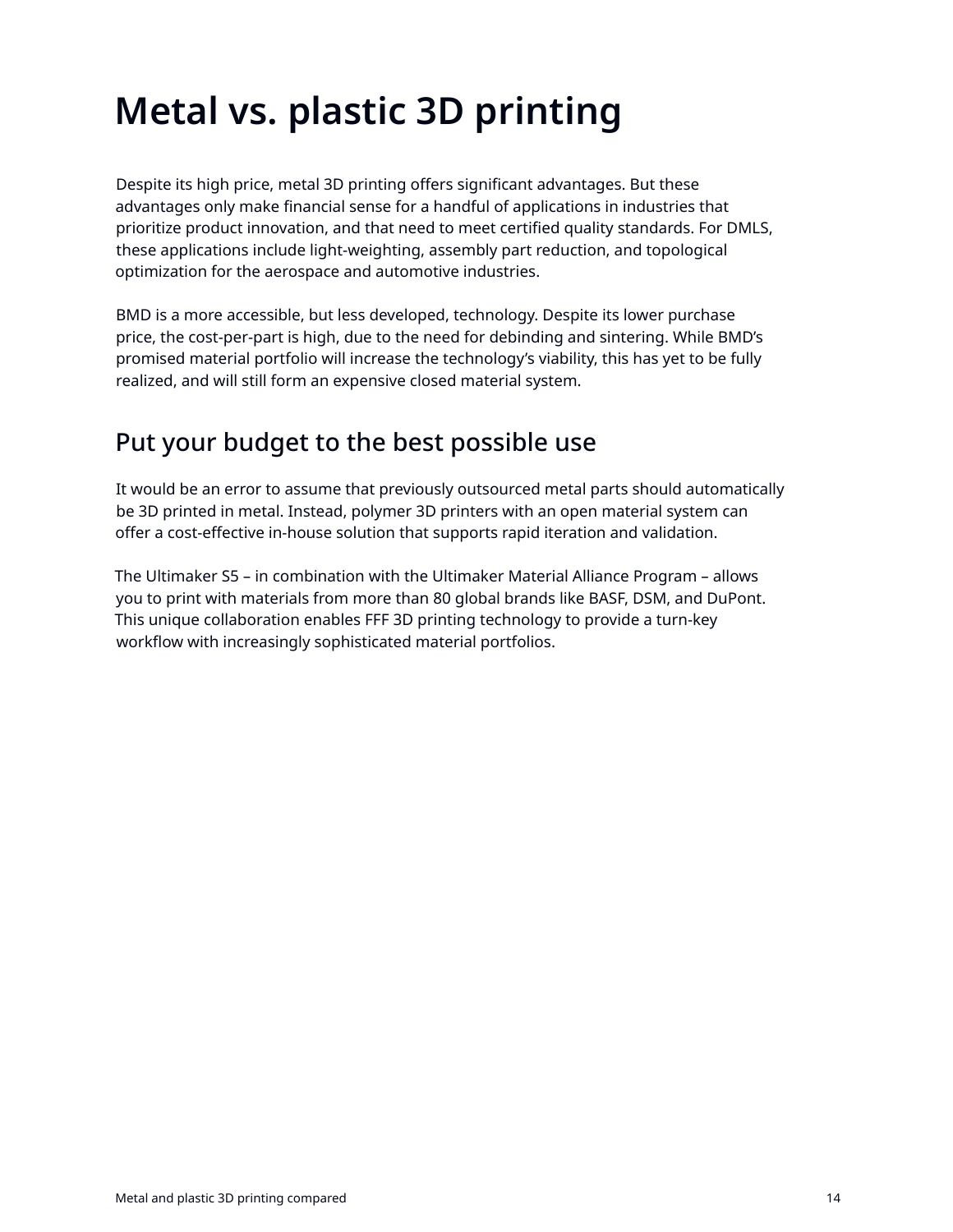# **Explore more 3D printing knowledge**

Learn more from industry leaders and experts or request a quote, on the Ultimaker website



**[Request a](https://3d.ultimaker.com/request-quote?utm_source=white-paper&utm_medium=pdf&utm_content=office-printing) [quote](https://3d.ultimaker.com/request-quote?utm_source=white-paper&utm_medium=pdf&utm_content=office-printing)**